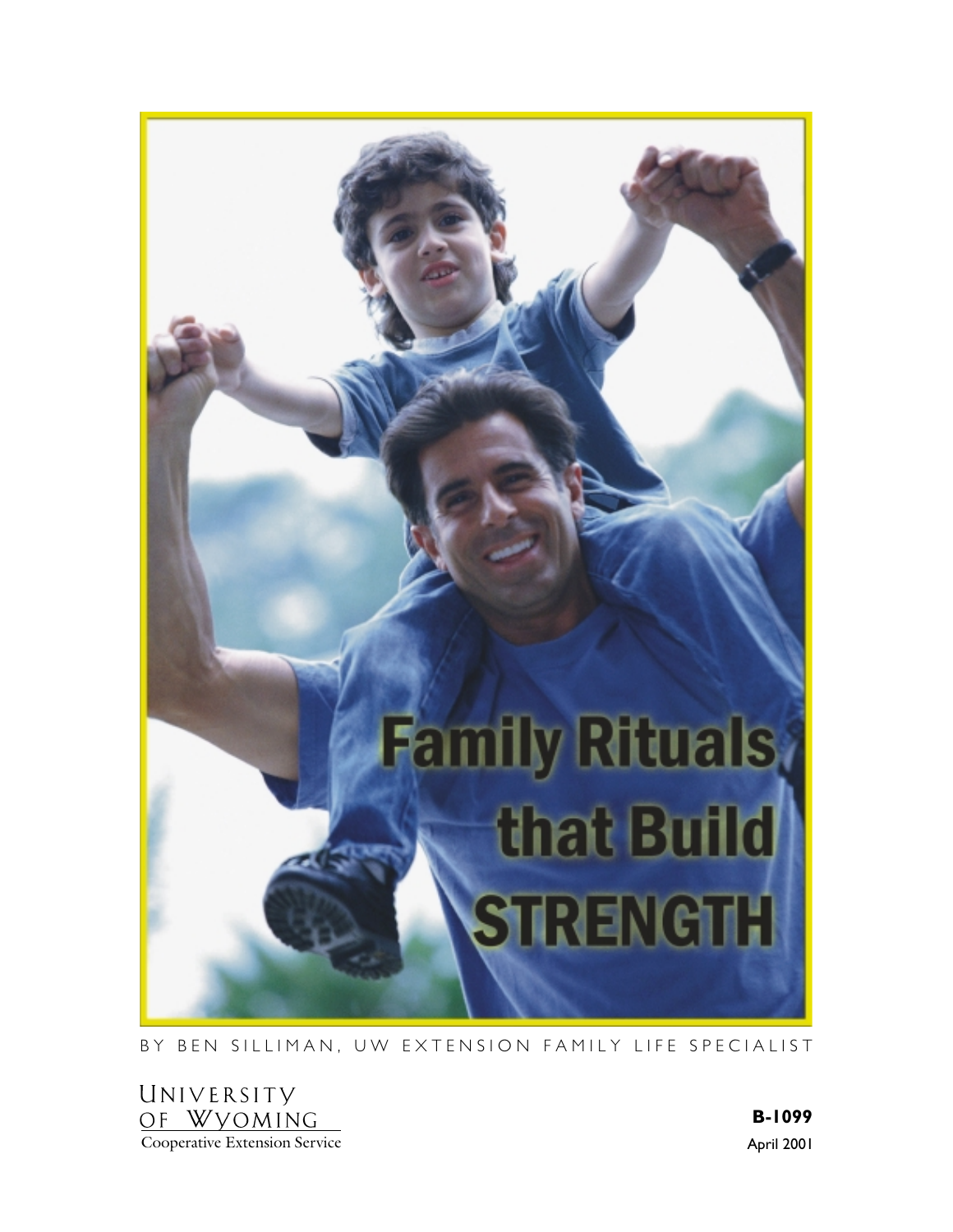## Author:

Ben Silliman, University of Wyoming Cooperative Extension Service Family Life Specialist

#### **Reviewers:**

Patricia Booher, Big Horn County UW Cooperative Extension Service Kent Becker, UW College of Education Jacqueline Kirby, Ohio State University Cooperative Extension Service



Senior Editor: Tonya Talbert, College of Agriculture, Office of Communications and Technology Graphic Designer: Tana Stith, College of Agriculture, Office of Communications and Technology

*Issued in furtherance of Cooperative Extension work, acts of May 8 and June 30, 1914, in cooperation with the U.S. Department of Agriculture. Glen Whipple, Director, Cooperative Extension Service, University of Wyoming, Laramie, Wyoming 82071.*

*Persons seeking admission, employment, or access to programs of the University of Wyoming shall be considered without regard to race, color, religion, sex, national origin, disability, age, political belief, veteran status, sexual orientation, and marital or familial status. Persons with disabilities who require alternative means for communication or program information (Braille, large print, audiotape, etc.) should contact their local UW CES Office. To file a complaint, write the UW Employment Practices/Affirmative Action Office, University of Wyoming, P.O. Box 3434, Laramie, Wyoming 82071-3434.*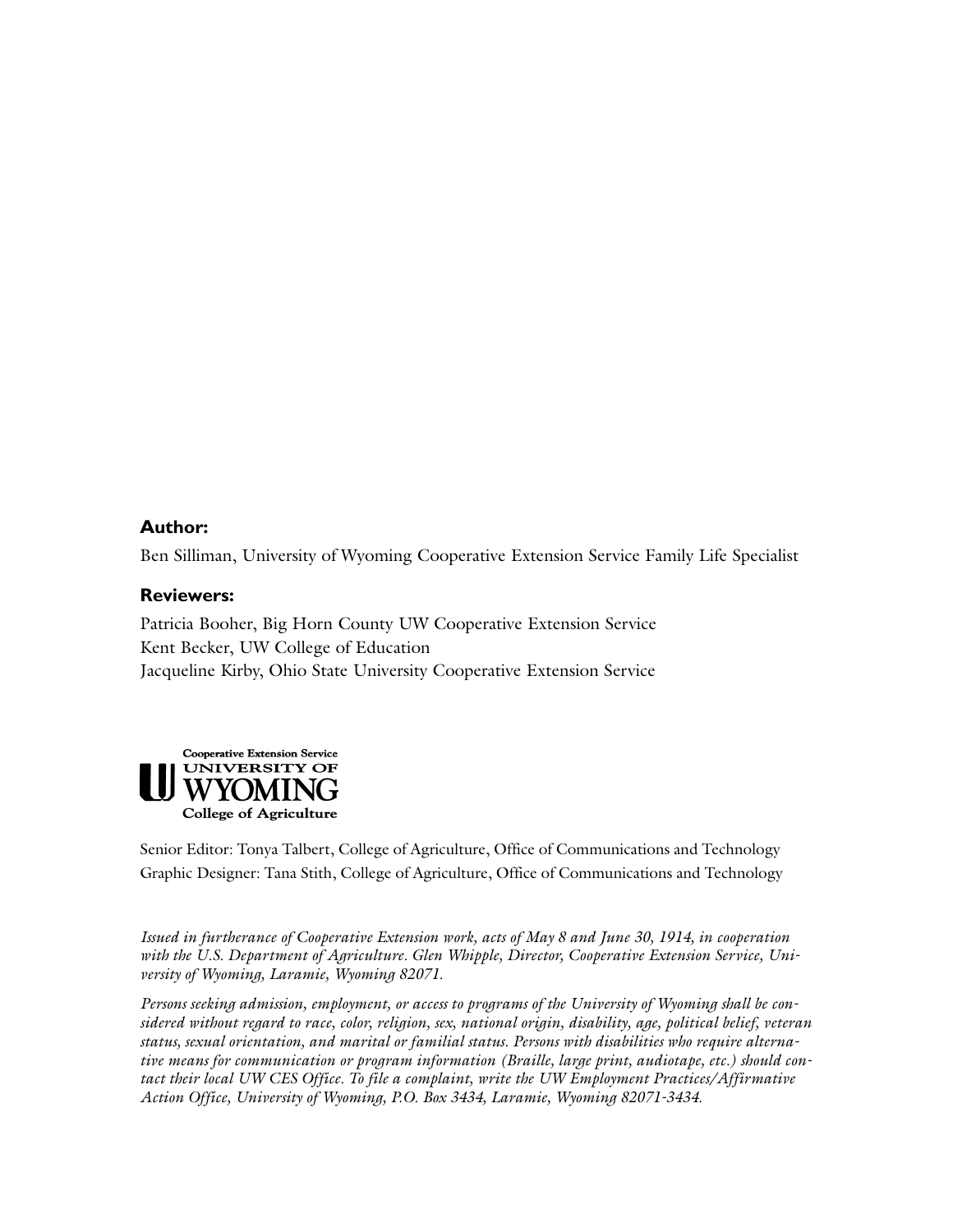Every family needs a sense of tradition and a spirit of flexibility. Strong families practice routines and participate in special events that give them both elements a way to stand tall and a way to bend. Changes of location, scheduling, and relationships often mix up family routines and traditions, but families can always invent new ways of helping, healing, and being happy together. Creating everyday ways of caring, having fun, and working out problems doesn't take a lot of time or money. But it does take energy in the form of creativity, cooperation, and commitment to spend a few minutes together every week. Families who build on traditions or create new celebrations and routines increase their enjoyment of life together and capacity for coping with unexpected challenges.

## **Rituals: The patterns of family life**

Most people think of rituals as the major, formal events that mark life's turning points: weddings, baby showers, graduations, funerals. Daily routines include waking up in the morning, getting off to school or work, and spending family time together at night. Weekend rituals involve completing chores or relaxing at the lake, and seasonal rituals of lawn care or soccer practice are part of nearly every family's experience. Rituals such as birthday parties are eagerly anticipated; nightly struggles over bedtime can become dreaded events. Whatever the event, the predictable pattern of setting the scene, doing the work, and relating to others creates the ritual. The key to building family strengths is making these patterns adaptive, positive, and meaningful for all members.

# **Family strengths**

In families that nurture members and meet the<br>challenges of change, daily routines and special In families that nurture members and meet the rituals build these strengths:

- Commitment: loyalty and willingness to sacrifice for one another
- Time together: enjoyment of leisure activities, as well as practical chores, as a family
- Appreciation: respect and affection for the uniqueness of each family member
- Communication: open and clear communication channels, constructive conflict resolution
- Spiritual values: shared and deeply understood family values and religious faith
- Coping skills: stress management, relaxation and crisis-response abilities

### **Purposes of family rituals**

Family rituals fulfill five key purposes. Focusing on each purpose may help a family understand how to enjoy everyday events more, deal effectively with life's challenges, and enrich recreation and celebration times together.

#### Relating to each other

Building a relationship with each other involves communicating effectively with one another, caring about the needs and feelings of others, solving problems that challenge family members, and balancing individual interests with time together. Examples of relating to each other using these skills include:

• Teaching preschoolers communication rules such as taking turns versus interrupting and making requests rather than demands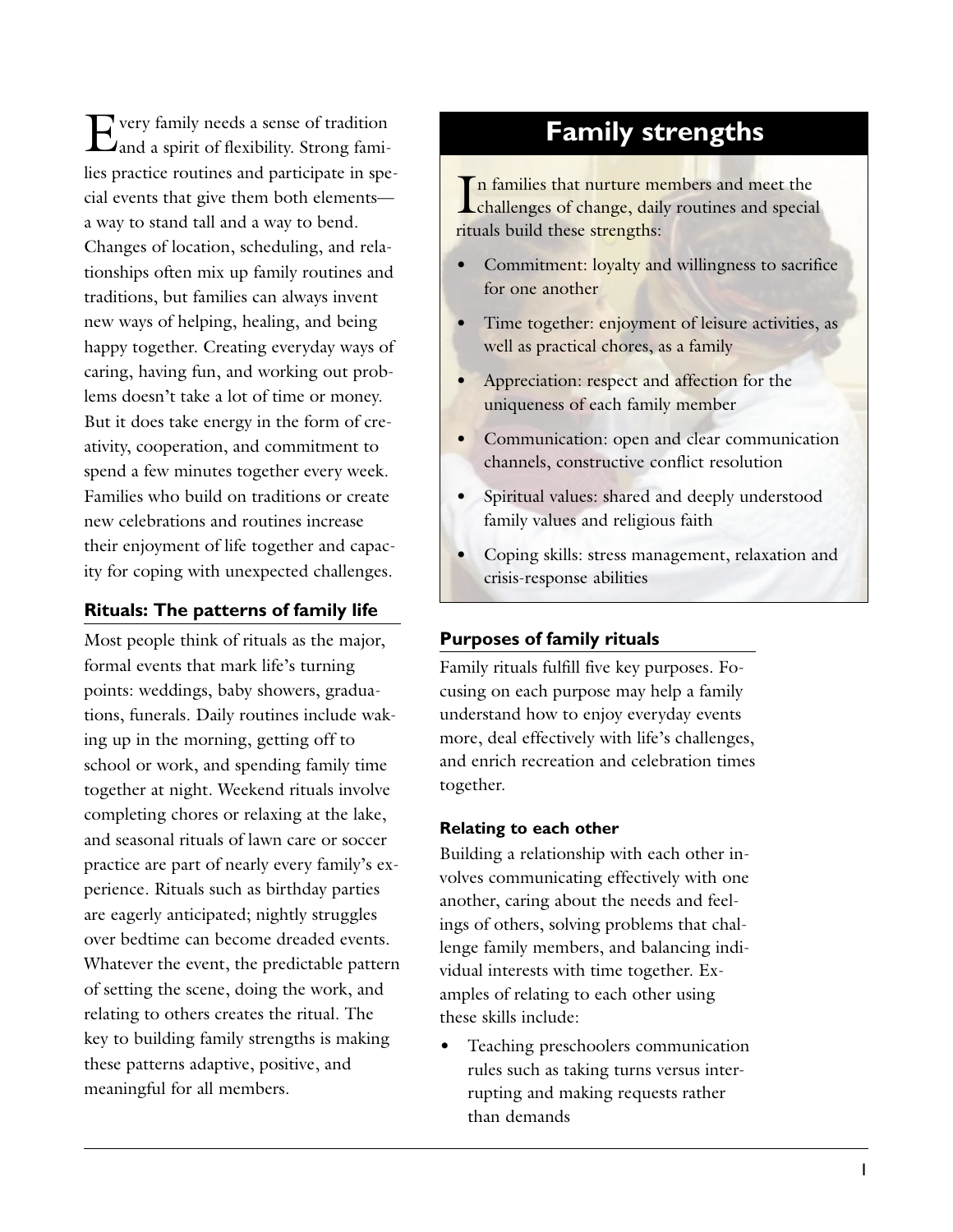

- Family nights with special events (games, cooking, favorite TV show, skits)
- Setting aside time for one-on-one parent and child events, allowing the child to choose the activity
- Working together on home maintenance and improvement projects as well as routine chores
- Planning family outings, especially during busy weeks, to reduce tensions and enjoy free time together
- Reading aloud together and discussing both fictional and real-life stories
- Working together to plan road trips to museums, concerts, or rodeos and fishing, bird-watching, hiking, or camping adventures
- Using puppets, cartoons, stand-up comedy, or letter writing to work through conflicts
- Taking time-outs to reduce tensions and consider another's viewpoint rather than continuing to argue

## **Adapting to change**

Adjustments to challenges are needed at each stage of development, unexpected crisis, or overload in the daily flow of events. Families experience change on a daily basis. Predictable changes accompany each stage of development. An infant's crawling or walking is a celebrated event but can lead to new risks. Riding a two-wheeled bike or earning a driver's license represent similar changes. Emergency response teams handle unexpected events better with rehearsed reaction rituals, and so can families. Rituals ranging from staying calm while allowing a child to clean up spilled milk to practicing tornado drills can improve a family's reaction to sudden changes. Rituals of calendar-marking, family meetings, and drop-off and pick-up routines help families manage the everchanging kaleidoscope of activities. Some of the many ways families can cope with the demands of life together are listed below:

- Plan a weekly schedule together and complete chores or assignments on time
- Use "time's up" signals or "we'll be ready in five minutes" reminders to aid transitions from one event to another
- Set aside teaching times to show children how to organize a room, learn a hobby, share outdoor chores, drive a car

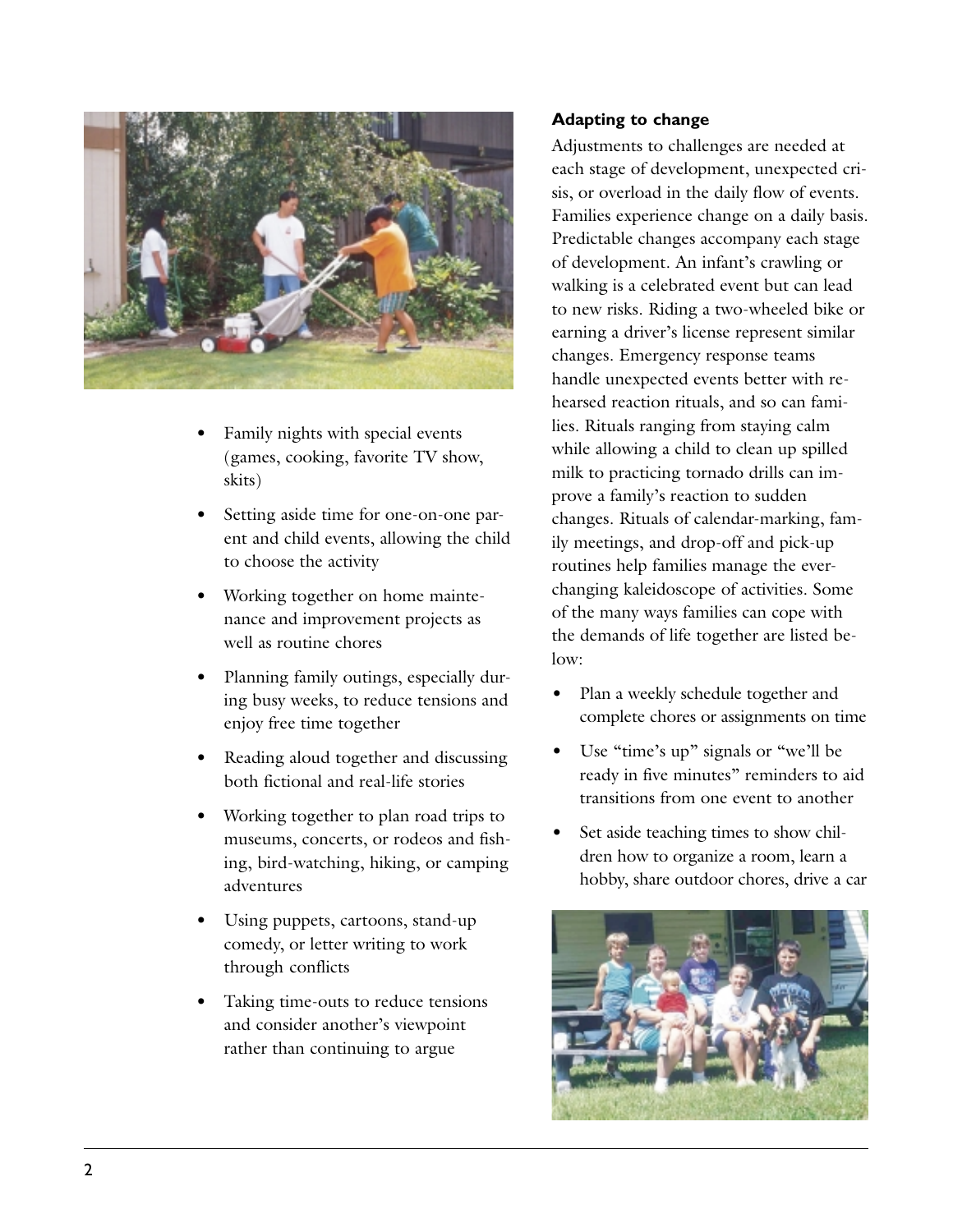- Make time for parents to maintain the home, lead in the community, or assist an aging parent adapt to losses
- Agree on family rules for routine activities, such as homework, clubs, music or sports practice, and agree on what to do if schedules or locations change
- Arrange child care and activity plans for sick days
- Create fun time, support time, and work time for all family members when one is in the hospital
- Set aside times to learn about special conditions and share in supporting a recuperating or disabled family member when he or she returns from the hospital
- Continue inexpensive family recreation, such as trips to the park, exercise, game playing, crafts or singing, when parents are unemployed or extremely busy—a time out in the midst of high stress
- Encourage humor or play just before or after the busy dinner hour to lighten the mood

## **Healing**

Emotional, as well as physical, losses take a toll on family togetherness and coping capacity. When conflicts involve family members, acts of forgiveness and reconciliation can build new and deeper bonds. Loss of a family member through graduation, divorce, or death creates a gap in the family's sense of self that sometimes takes years to resolve. Families that can pull together, talk about emotions, affirm the past, and make plans for the future can cope with the practical implications of a missing

member and begin to heal emotional hurts. Activities to help families heal are suggested below:

- Write a note apologizing or compensating for physical or emotional harm
- Resolve conflict by listening to one another and coming to a compromise
- Plant a flower or cook a meal together as a sign of cooperation and reconciliation
- Visit a gravesite, create empathy cards, or place a flower on the table in memory of a loved one who has died



- Tell stories about a loved one or past experience to remember the positive
- Establish a positive routine of avoiding negative talk about an ex-spouse; meet time schedules and focus on the child's needs before, during, and after custody visits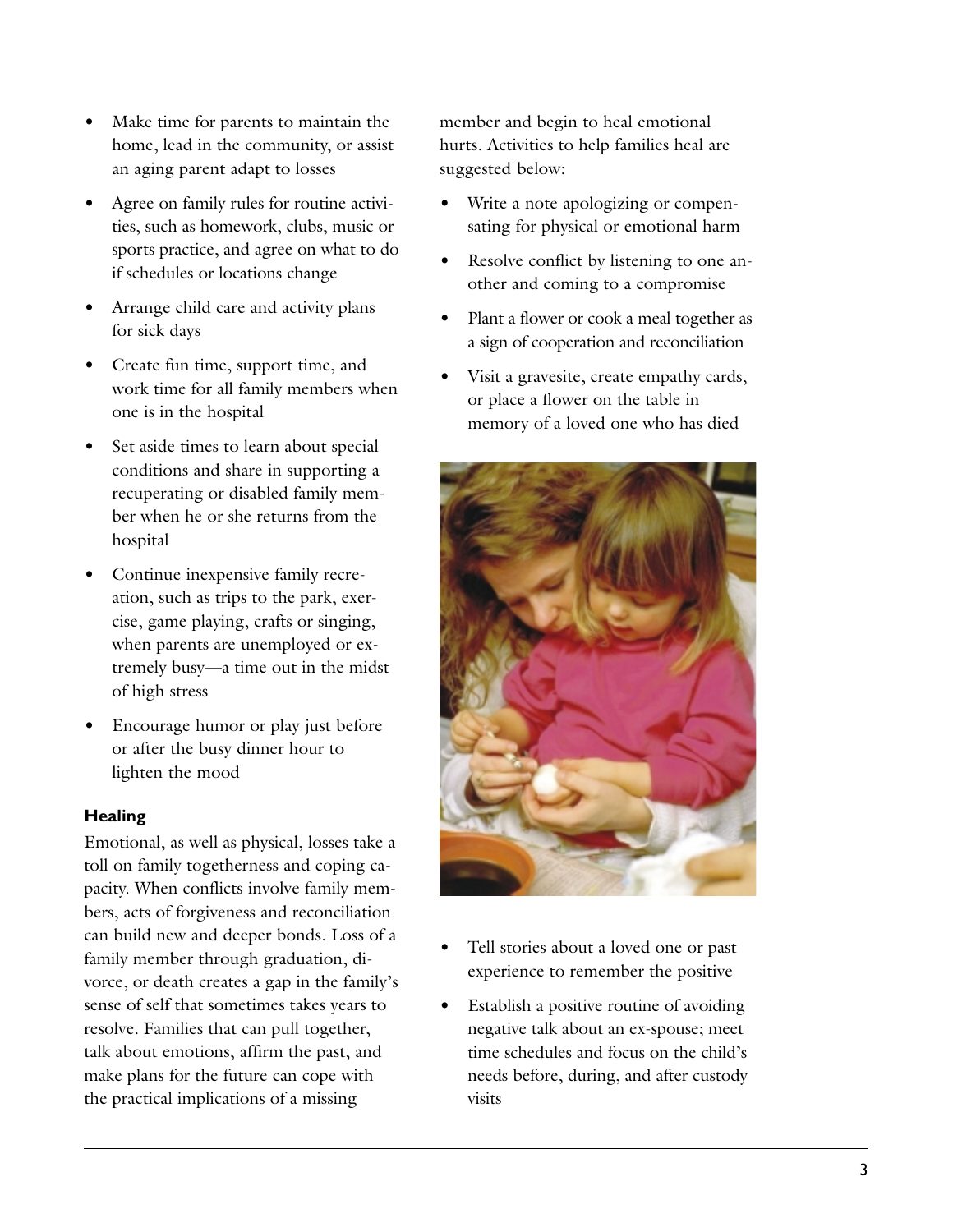- Send care packages to young adult family members who have recently left home
- Hold a family reunion or "mini-reunion" to bring members together

#### **Believing**

Spiritual beliefs, family traditions, ethnic and national heritage, and values from life experiences form an important bond among family members. Faith and values are best understood and passed on when they are practiced and discussed as a part of daily and seasonal rituals. Families build faith and values in a variety of ways, as suggested below:

- Schedule a regular time to read educational or inspirational literature together
- Set aside reflective time to consider values or conscience when problem solving or resolving conflict
- Create special family crafts such as homemade ornaments or recipes for cultural or religious holidays
- Participate in rituals of remembering such as storytelling, candle lighting, eating together, and gift giving around a holiday such as the Jewish Seder, Easter, Memorial Day, or Winter Solstice
- Make pilgrimages to the family home place or shrines such as the Martin Luther King Center, Devil's Tower, or Vietnam Memorial
- Attend rituals of purification or passage such as a sweat lodge, a prayer retreat, or graduation celebrations
- Set aside time for community service or assistance to neighbors in need

# Celebrating

The most recognized and remembered family rituals involve celebration. Healthy families infuse their days with many celebrations, including cheerful wake-up rituals, compliments on appearance, lively conversations on the way to school, encouraging good-byes, welcoming hugs, de-stressing discussions of the day's events, family

# **Enjoying rituals**

Because all families relate, change, heal, believe, and celebrate, the events of their lives form patterns that are repeated as they share weeks and years together. When these rituals seem like dull or empty routines, family members can revitalize their meanings by remembering why they are important (i.e., why dinner together reinforces family identity, togetherness, or good health) or adopting new rituals that fit better with individual and family needs (i.e., special dinners with time to talk on two weeknights and one weekend and hasty meals on three weeknights for parents and children on-the-go). Talking with other families or looking through family magazines can provide a wealth of ideas on what to do and how to share family time together. Taking time out on a cold winter's afternoon or relaxing summer evening to refresh old family rituals and select new ones can add variety and vitality to the average week or exceptional weekend throughout the year.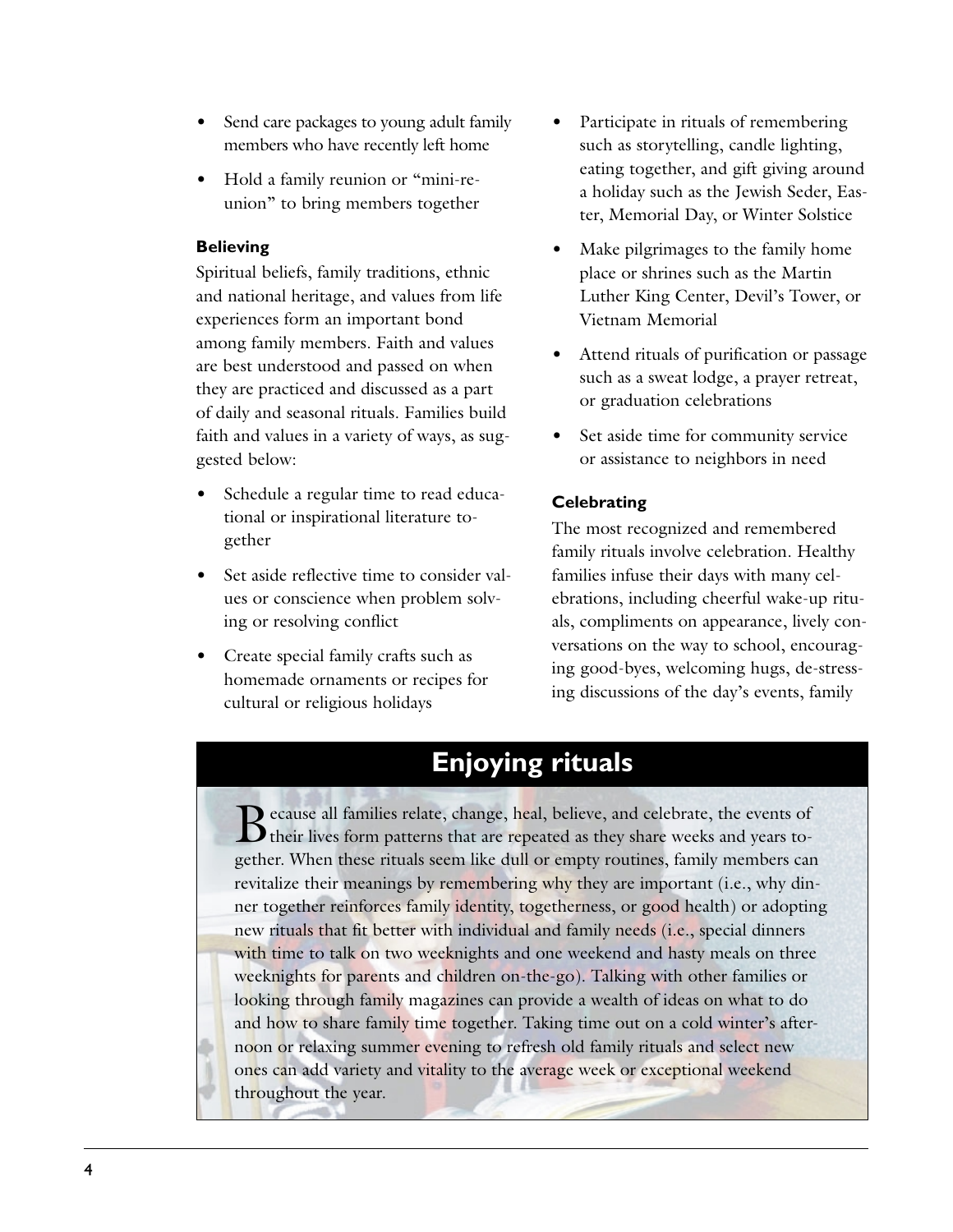dinner and clean-up, reading or doing homework together, and bedtime stories. These events add encouragement and create a climate in which spontaneous fun or serious questions are welcomed. Larger celebrations, such as holidays, graduations, or awards, extend the benefits of togetherness, confidence-building, and good humor. In addition, they create positive memories and role models for years to come. Examples of other celebration rituals include:

- Theme parties to recall great successes, overcoming of difficulties, or events shared together
- Toasts (non-alcoholic where appropriate) to health, family, or good fortune at a daily or weekly meal
- Beginning and end of school-year days out for lunch
- Holiday events such as Fourth-of-July cook-outs, Labor Day hikes
- Supper-table appreciations and memories directed to one family member
- "This is your life" scrapbook, video, and family reunion to celebrate an elder's birthday or anniversary
- Half-birthdays (six months from a family member's regular birthday)



# Unhealthy rituals

 $\sum_{n=1}^{\infty}$  Then the patterns a family repeats are hurtful to individuals or the family unit, rituals can take on a negative meaning. Cycles of conflict or violence, spending binges, and alcohol abuse illustrate repeated patterns with destructive effects. Allwork-and-no-play can become a routine that drains energy and spirit from families. Simply slowing down to enjoy humor, take quiet walks, listen to a relaxing CD, share a special meal, or give daily compliments can help break the cycle. However, sometimes individuals or families need to seek professional help to escape the rut of destructive rituals. Practicing rituals that build family strengths is like practicing good diet and exercise. Positive communication and fun together are vital to individual and family health.

## **Enhancing existing family rituals**

A close look at family rituals can reveal much about a family's strengths. Routines that feel like treadmills, rituals that are more boring than energizing, and schedules that feel empty or stressful all suggest the need to reexamine the rhythms of life. By contrast, when the pace and patterns of life feel just right, a family's rituals are probably helping them cope and grow. The questions below may help with reflecting upon patterns of family action and interaction that give life or drain energy. Discussing these patterns as a family or consulting other families, books, and magazines may help change things for the better.

For each of the following events, indicate how much family members feel stress or enjoyment with the way things are going now: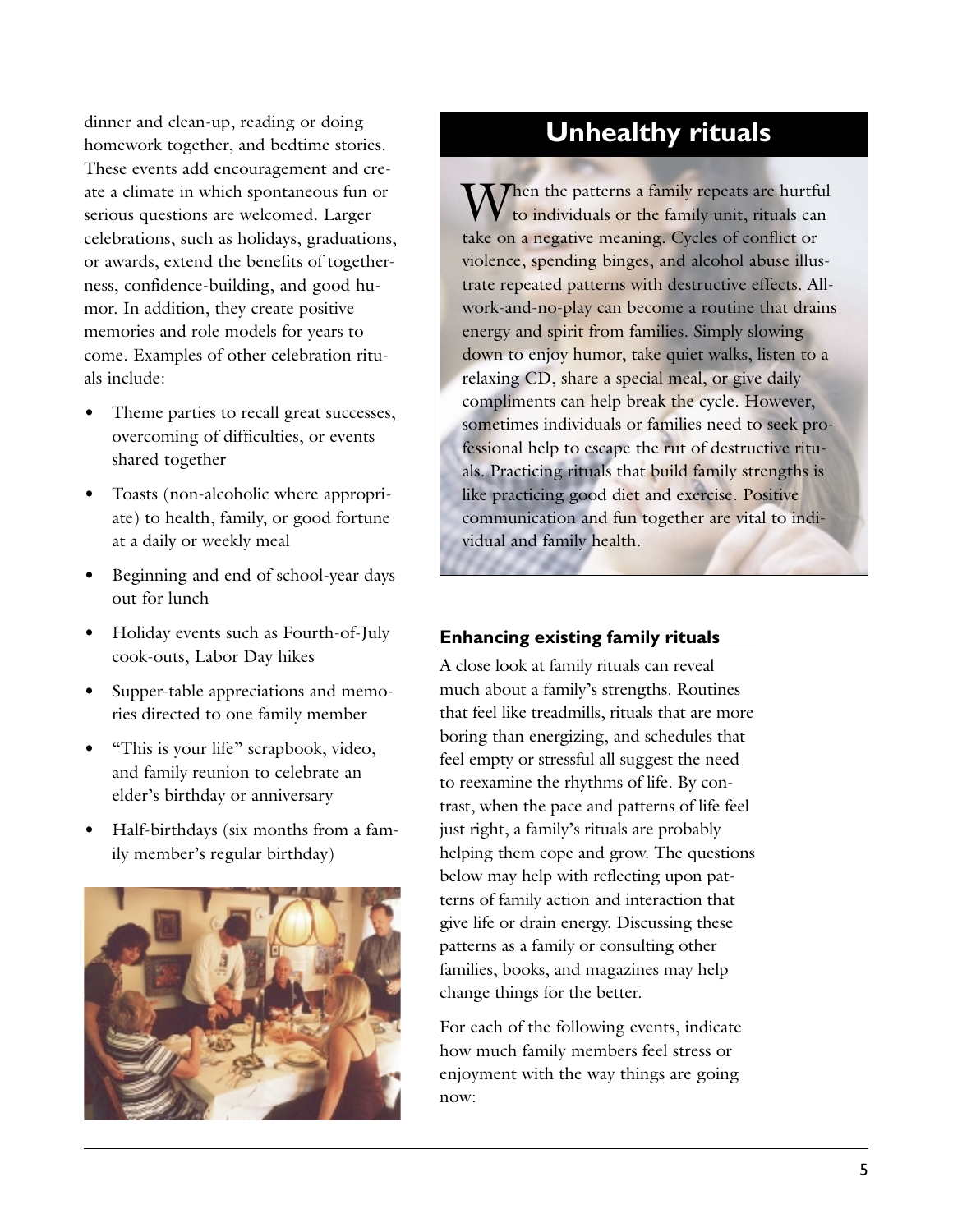|                         | Very<br>stressful | Somewhat<br>stressful | <b>Boring</b>  | Mostly<br>enjoyable | Very<br>enjoyable |
|-------------------------|-------------------|-----------------------|----------------|---------------------|-------------------|
| Daily rituals           |                   |                       |                |                     |                   |
| Morning routine         | $\mathbf{1}$      | $\overline{2}$        | $\mathfrak{Z}$ | $\overline{4}$      | $\mathbf 5$       |
| Work or school          | $\mathbf l$       | $\overline{2}$        | $\mathfrak{Z}$ | $\overline{4}$      | $\overline{5}$    |
| Lunch                   | $\mathbf{1}$      | $\overline{2}$        | $\overline{3}$ | $\overline{4}$      | $\mathbf 5$       |
| Commute home            | $\bf{l}$          | $\sqrt{2}$            | $\mathfrak{Z}$ | $\overline{4}$      | $\mathbf 5$       |
| Suppertime              | $\bf{l}$          | $\overline{2}$        | $\mathfrak{Z}$ | $\overline{4}$      | $\mathbf 5$       |
| Pet care                | $\bf{l}$          | $\sqrt{2}$            | $\mathfrak{Z}$ | $\overline{4}$      | $\mathbf 5$       |
| Homework                | $\mathbf{1}$      | $\overline{2}$        | $\mathfrak{Z}$ | $\overline{4}$      | $\mathbf 5$       |
| Evening activities      | $\bf{l}$          | $\overline{2}$        | $\mathfrak{Z}$ | $\overline{4}$      | 5                 |
| <b>Bedtime</b>          | $\mathbf{1}$      | $\overline{2}$        | $\mathfrak{Z}$ | $\overline{4}$      | $\mathbf 5$       |
| <b>Weekly rituals</b>   |                   |                       |                |                     |                   |
| Weekend leisure         | $\mathbf{1}$      | $\overline{2}$        | $\mathfrak{Z}$ | $\overline{4}$      | $\mathbf 5$       |
| Weekend chores          | $\bf{l}$          | $\overline{2}$        | $\mathfrak{Z}$ | $\overline{4}$      | $\mathbf 5$       |
| Special events          | $\mathbf{1}$      | $\overline{2}$        | $\mathfrak{Z}$ | $\overline{4}$      | 5                 |
| Shopping                | $\bf{l}$          | $\overline{2}$        | $\mathfrak{Z}$ | $\overline{4}$      | $\overline{5}$    |
| Monthly rituals         | $\mathbf{1}$      | $\overline{2}$        | $\mathfrak{Z}$ | $\overline{4}$      | 5                 |
| Paying bills            | $\mathbf l$       | $\overline{2}$        | $\mathfrak{Z}$ | $\overline{4}$      | $\sqrt{5}$        |
| Hosting friends         | $\mathbf{1}$      | $\overline{2}$        | $\mathfrak{Z}$ | $\overline{4}$      | 5                 |
| Special events          | $\mathbf l$       | $\sqrt{2}$            | $\mathfrak{Z}$ | $\overline{4}$      | $\mathbf 5$       |
| <b>Seasonal rituals</b> |                   |                       |                |                     |                   |
| Sports or music         | $\mathbf{1}$      | $\overline{2}$        | $\overline{3}$ | $\overline{4}$      | $\overline{5}$    |
| Hunting or fishing      | $\mathbf{l}$      | $\overline{2}$        | $\overline{3}$ | $\overline{4}$      | $\overline{5}$    |
| Gardening               | $\mathbf{1}$      | $\overline{2}$        | $\overline{3}$ | $\overline{4}$      | $\mathbf 5$       |
| Spring cleaning         | $\bf{l}$          | $\overline{2}$        | $\overline{3}$ | $\overline{4}$      | $\mathbf 5$       |
| <b>Yearly rituals</b>   |                   |                       |                |                     |                   |
| Vacations               | $\mathbf{1}$      | $\overline{2}$        | $\overline{3}$ | $\overline{4}$      | $\overline{5}$    |
| Birthdays               | $\bf{l}$          | $\overline{2}$        | $\mathfrak{Z}$ | $\overline{4}$      | $\overline{5}$    |
| Holidays                | $\mathbf{1}$      | $\overline{2}$        | $\mathfrak{Z}$ | $\overline{4}$      | $\mathbf 5$       |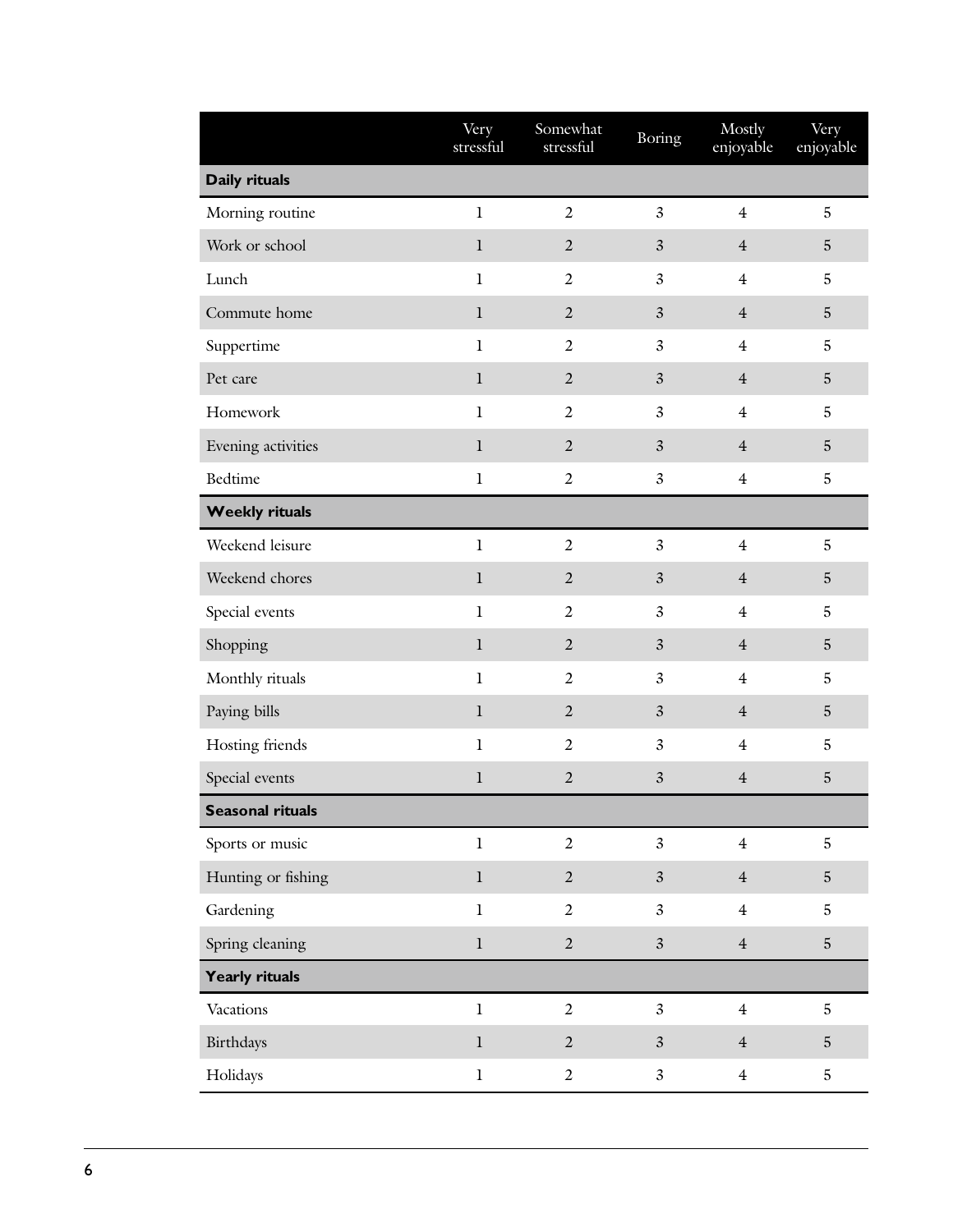#### **Reflection and discussion**

For each of the activities listed, think about why it is stressful, boring, or enjoyable. Select one or two of the most stressful or boring activities to discuss. Consider how these rituals might be changed to produce a more enjoyable experience (i.e., get up earlier, organize activities and responsibilities, introduce new activities, or reduce the number of commitments). Allow family members to brainstorm, consult other families, books, magazines, or Web sites for new ideas. Discuss the advantages and disadvantages of alternative approaches. Then, have family members vote on the changes. Begin to experiment with new commitments, routines, and strategies.

Gather together after the new pattern has been in place. The chart below may help in generating ideas and discussion on revitalized rituals.

With enjoyable activities (and it helps to ask everyone how much they enjoy it), consider how and why these events are positive experiences. Complete a similar process of describing what works in the current pattern or exploring what to add to improve or vary things. Along with voting on changes, allow family members to volunteer to organize or lead activities. Participation can be as small as listing soccer games and practices on the calendar or as big as helping prepare Christmas dinner.